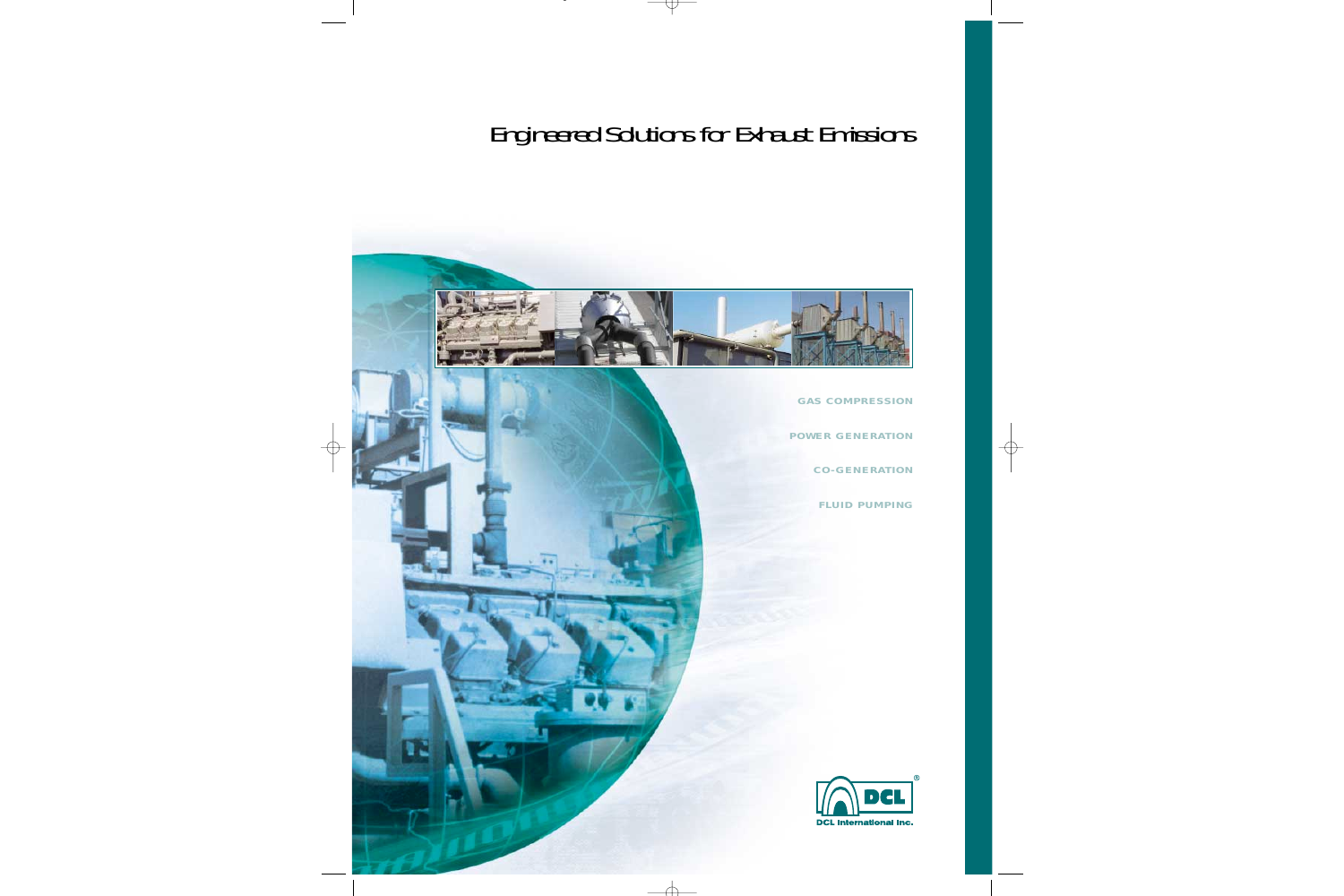### **CASE STORY:**

**The Compliance Challenge**

One of North America's largest natural gas compression service providers leases equipment and support services to their broad customer base under long-term contract. Knowing any engine shutdowns could cost them money, they needed a reliable emissions partner who would not only supply quality engineered emissions technology, but take responsibility for all their emissions-related customer service and warranty needs.

**The DCL Solution**



Initially, DCL was chosen for the quality and reliability of our products. However, when our customer learned we could provide them with innovative strategies for driving down their overall cost of compliance, developing



a turnkey solution that included inventory tracking, catalyst washing and repair, as well as teaching their mechanics, operators and end-users how to use our products, they were sold.

### **Engineered to Reduce Your Total Cost of Compliance**

**At DCL, we apply the knowledge gained through working with thousands of power generation, gas compression and other industrial stationary engine applications to design, manufacture and support both standard and custom exhaust emissions solutions – solutions that are uniquely engineered to reduce your total cost of compliance.**



DCL offers vast experience meeting increasingly stringent emissions regulations in major air quality jurisdictions around the world. As a result of this experience, we are able to provide specialized knowledge to help you keep your engines in compliance. At DCL, we recognize that unless your emissions solution is engineered with the knowledge of the exact requirements of your engine, it can cost you headaches, downtime – and money.

> We understand a wide variety of fuels and industrial engines, and how to integrate our products with them. For every new design, we consider how to optimize best for emissions, pressure drop, sound attenuation, space constraints and lifecycle cost. In our fully equipped emissions test lab we partner with leading OEM's to integrate our products with their engines.

Our comprehensive in-house capability – incorporating engineering, design, catalyst coating, manufacturing and test facilities, all under one roof – enables us to offer total control over product quality. When you choose DCL as your emissions solutions partner, you will receive superior technology that delivers predictable, reliable, trouble-free operation, so you'll never have to worry about the costs of being out of compliance.



### **Leading emissions applications expertise**

**ROLLS-ROYCE • WÄRTSILÄ • CATERPILLAR • CUMMINS • DEUTZ • WAUKESHA • JENBACHER • GUASCOR • FAIRBANKS MORSE • SUPERIOR**

### *A history of innovation leadership*

*In our state-of-the-art R&D laboratory – working in partnership with a network of research affiliates – DCL applies advanced diagnostic and analytic tools to develop new products that make compliance easier and less costly.*

*For example, we were the first to integrate brazed metallic substrates, providing the industrial engine market with catalytic elements that don't telescope or crack due to vibration, thermal expansion or flow stress. We were the first to design housings with "quick release" clamps for faster catalyst changeout. And we are currently developing a low-temperature, self-regenerating sootfilter. No wonder DCL innovations are often adopted as the industry standard.*

Years of Operation

### **Annual Unscheduled Shutdowns**

**Installed-Catalyst Tracking & Maintenance**



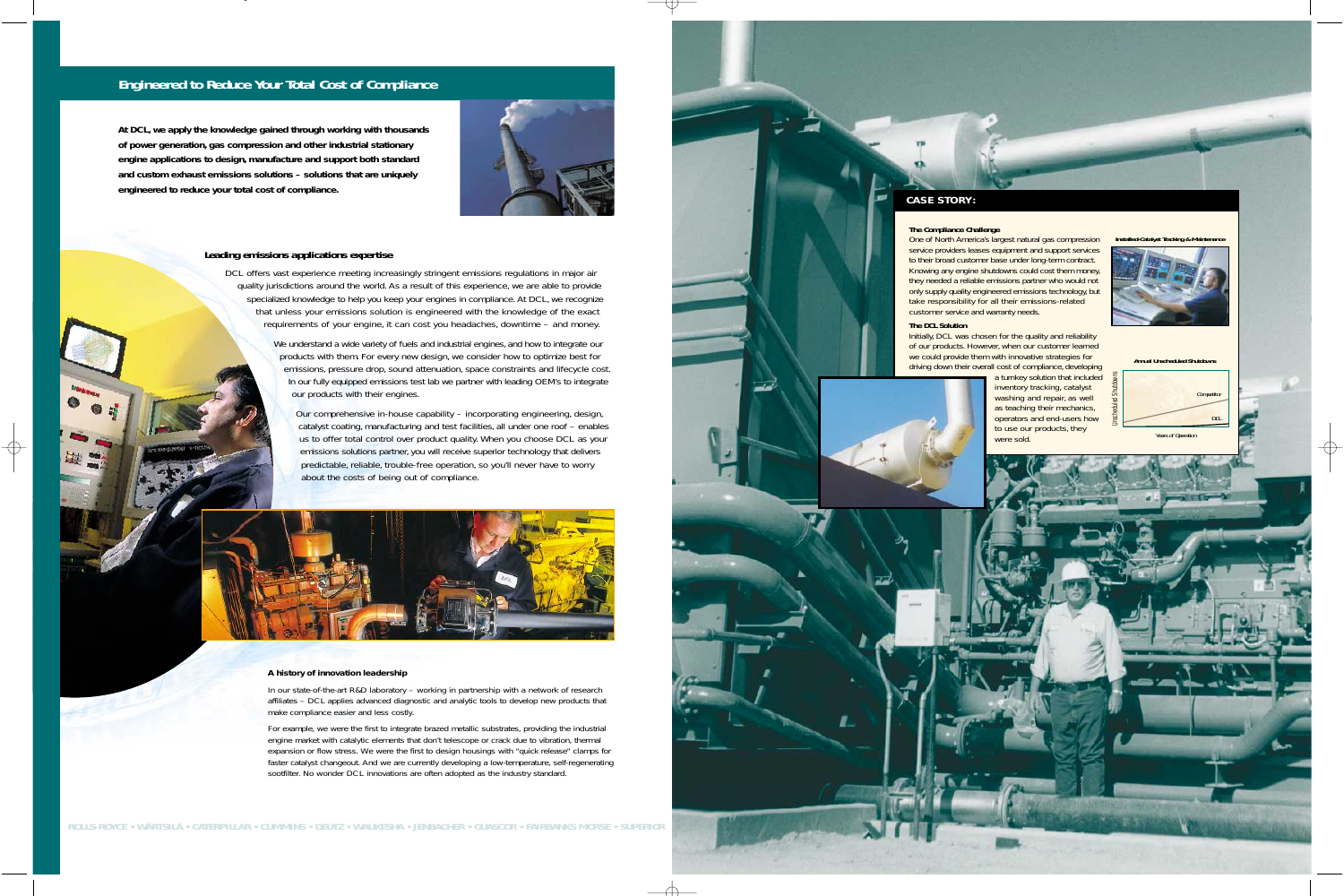## **Standard Products for Easy Integration**

**The engineering innovation, manufacturing quality, long-term reliability and overall emissions performance you get with a custom DCL solution are also available in our standard products for retrofit applications.** 



**If your needs can be met with a proven off-the-shelf solution, we offer a wide range of standardized catalytic converters, silencers, sootfilters and emissions control accessories to meet your precise compliance requirements.**



### **The Compliance Challenge**

| <b>ENGINE TYPE</b> | <b>NOx</b>                                         | CO                                                      | <b>NMHC/VOCs</b>                                          | <b>PM</b>                                                 |
|--------------------|----------------------------------------------------|---------------------------------------------------------|-----------------------------------------------------------|-----------------------------------------------------------|
| <b>Rich Burn</b>   | • 3-way Catalytic<br>Converter<br>• Air/Fuel Ratio | • 3-way Catalytic<br>Converter<br>• Air/Fuel Ratio      | • 3-way Catalytic<br>Converter<br>• Air/Fuel Ratio        | $\cdot$ N/A                                               |
| Lean Burn          | Controller<br>• SCR System                         | Controller<br><b>Oxidation Catalytic</b><br>Converter   | Controller<br><b>Oxidation Catalytic</b><br>Converter     | $\cdot$ N/A                                               |
| Diesel             | • SCR System                                       | Diesel Oxidation<br>Catalytic Converter<br>• Sootfilter | • Diesel Oxidation<br>Catalytic Converter<br>• Sootfilter | • Diesel Oxidation<br>Catalytic Converter<br>• Sootfilter |

| <b>ENGINE SIZE</b> | <b>DCL Catalytic Converters</b>                                     | <b>Catalyst Options</b>                                                           |
|--------------------|---------------------------------------------------------------------|-----------------------------------------------------------------------------------|
| 0-700 hp           | With<br>$MINE-X^{\circledast}$<br>optional<br>add-on<br>silencer    | $\cdot$ 3-way<br>• Oxidation<br>• Diesel Oxidation<br>$\cdot$ SCR<br>• Sootfilter |
| 500-2200 hp        | QUICK LID <sup>™</sup><br>With<br>silencer                          | $\cdot$ 3-way<br>• Oxidation<br>• Diesel Oxidation<br>$\cdot$ SCR<br>• Sootfilter |
| 2000 hp and up     | QUICK LID <sup>™</sup> XXL<br>Can be<br>integrated<br>into silencer | $\cdot$ 3-way<br>• Oxidation<br>• Diesel Oxidation<br>$\cdot$ SCR<br>• Sootfilter |

A leading integrator of distributed power generation systems for commercial and residential end-users, was looking for a solution that could be cost-effectively scaled up or down, to meet varying emissions requirements around the world – from areas with minimal regulations, to Southern California where standards are the strictest in the industry – without having to customize a solution for each application.

## **The DCL Solution**

DCL developed a scalable, modular solution that worked across their entire engine line and could meet any regulations in the industry, custom-designing a special converter housing with a unique "center clamp", for use



in either a dual or single catalyst configuration. Not only did this approach eliminate the need for ongoing custom engineering, it dramatically reduced housing changeout costs and lowered plant inventories.

**Accessories**

*DCL offers a wide range of in-house and third-party manufactured controls and accessories for optimizing your emissions application.* 





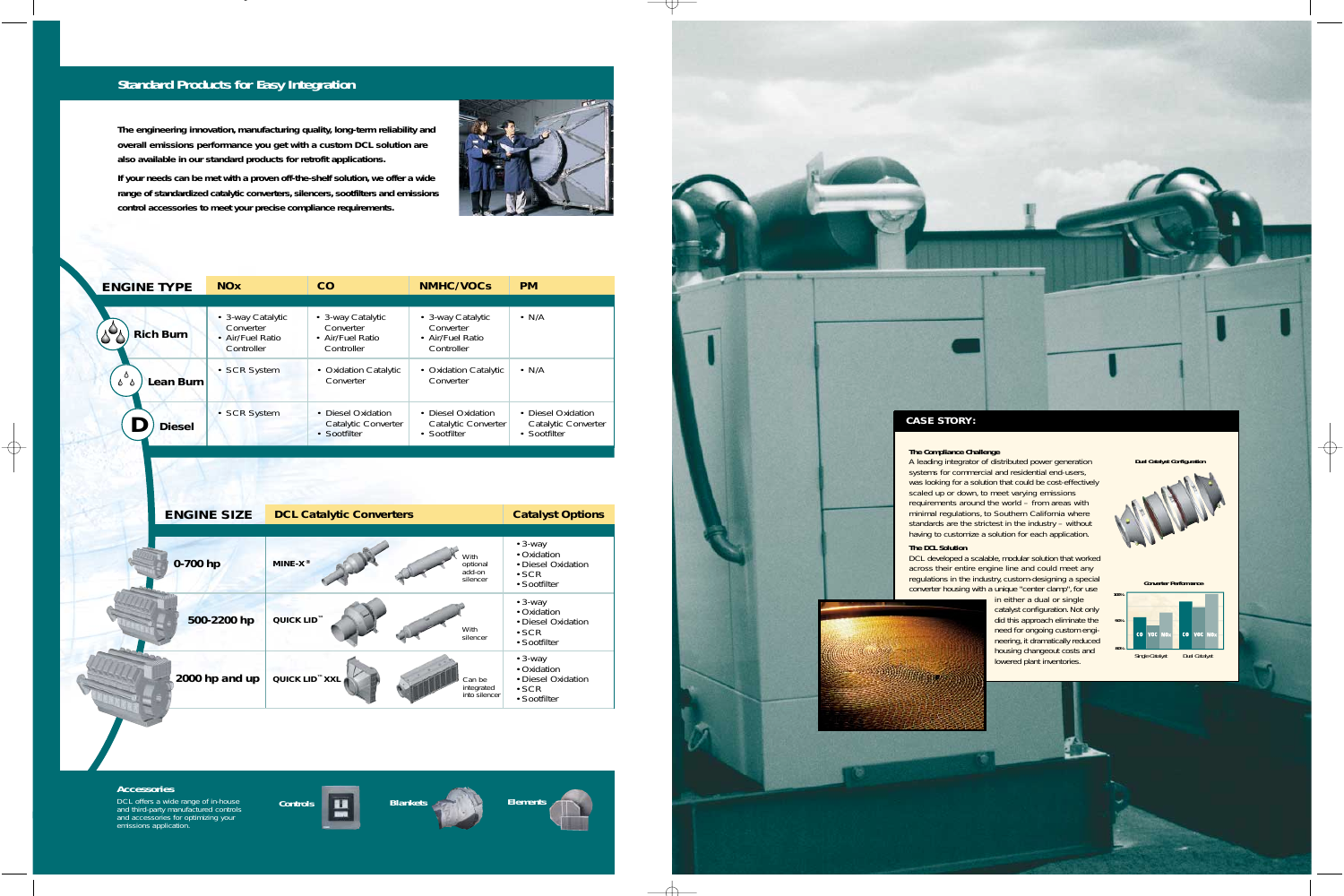## **Keeping You In Compliance, Year-in Year-out**

### **Compliance assistance**

Our experienced team of engineers and technical specialists can help with emissions permitting for new plants or engines. We can also carry out a comprehensive needs analysis for your existing equipment, and perform on-site diagnostics of your systems to test for a wide range of parameters – from emissions compliance to engine performance and fuel efficiency.

> DCL can provide full training in the care and use of our emissions control catalysts, as well as in the overall operation and maintenance of our products. On our website at *www.dcl-inc.com*, you will find our unique catalyst modeling software, designed to make product sizing and selection easier and give you a better understanding of the maintenance cycle.

### **Startup, training and support services**

DCL can match specific housings or catalysts with those of any other manufacturer, for easy replacement of your existing emissions control equipment with our quality engineered technology.

We also offer a comprehensive catalyst recycling program. Send your catalytic elements to DCL and we will completely refurbish them, to further lower your cost of compliance.

### **Warranty coverage and maintenance contracts**

Standard and extended warranties are available for all our products. DCL will also recommend the type and level of maintenance contract you require to ensure ongoing compliance for your application.

Our turnkey maintenance scheduling and installed inventory management service tracks each catalyst by serial number and flags "time for service". Maintenance includes visual inspection, chemical analysis and testing of your catalyst core, cleaning and washing, and the repair of foils and housings. Testing can be scheduled in conjunction with engine maintenance.

DCL provided an innovative solution, the first of its kind in Europe. By making custom modifications to our QUICK LID™ catalytic converter, we were able to eliminate the need for the expensive housing replacements necessary with the conventional welded-flange units the customer had been using. This approach allowed us to extend the life of their catalysts with periodic catalyst washing, while reducing the total cost of their contracts by as much as 20 per cent.



### **Retrofits & Recycling**

### **The Compliance Challenge**



meet stringent emissions requirements for their customers. At the same time, they needed to minimize the long-term costs of changing out their catalytic elements for maintenance.

### **The DCL Solution**

**CASE STORY:**



**At DCL, we are committed to doing everything possible to help you achieve and maintain compliance over the long term. With a global network of highly experienced and knowledgeable support specialists, extensive in-house services, and diagnostic tools available online via the Internet, we make ongoing compliance easy. Here are some of the services we offer:**



**Extending Catalyst Life** Catalyst washing

Out of compliance

Hours of operation